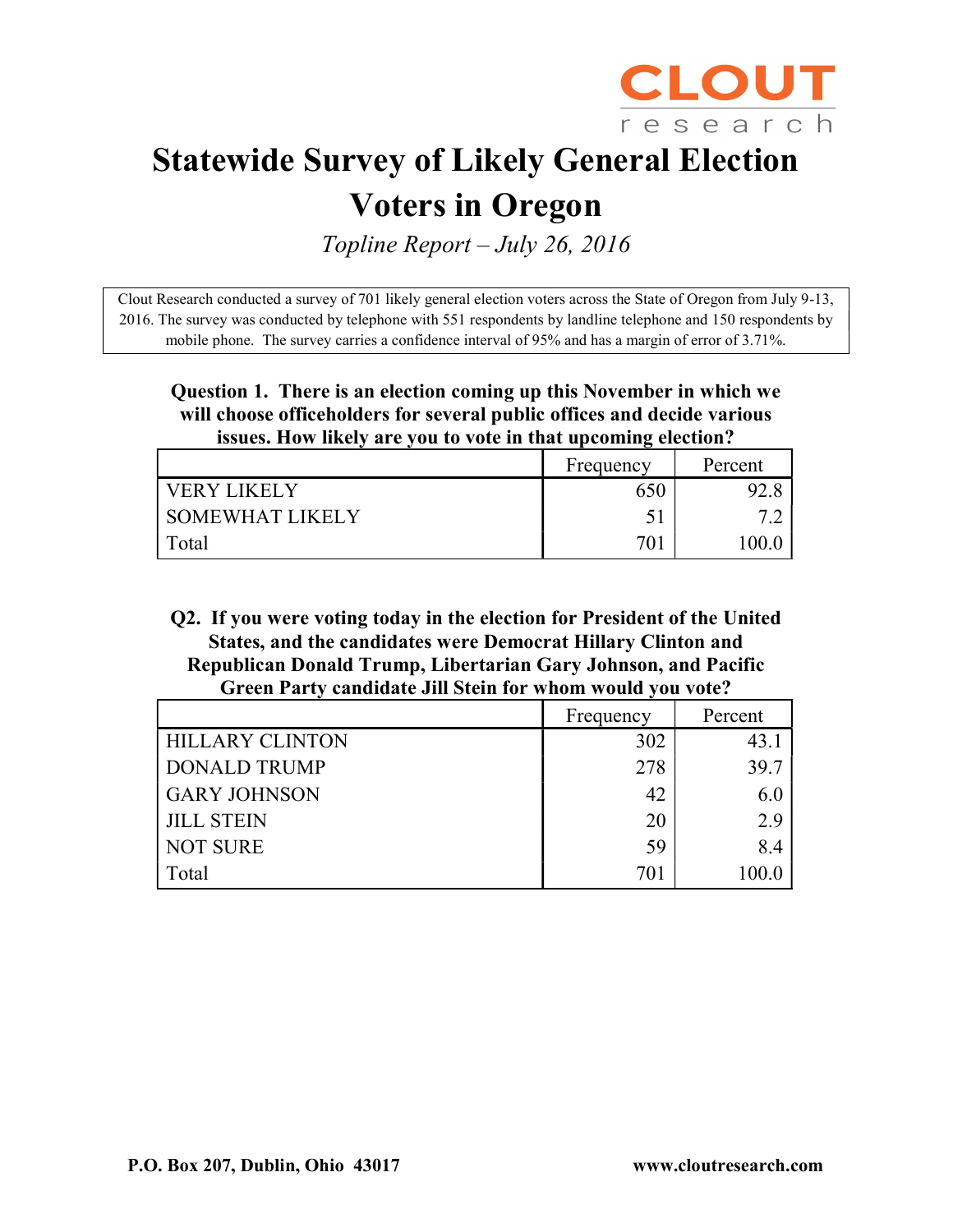

Q3. If you were voting today in the election for Governor of Oregon, and the candidates were Republican Bud Pierce, Democrat Kate Brown, Libertarian James Foster, and independent candidate Cliff Thomason, for whom would you vote?

|                         | Frequency | Percent |
|-------------------------|-----------|---------|
| <b>BUD PIERCE</b>       | 295       | 42.0    |
| <b>KATE BROWN</b>       | 304       | 43.4    |
| <b>JAMES FOSTER</b>     | 16        | 2.3     |
| <b>CLIFF THOMASON</b>   | 38        | 5.4     |
| NOT SURE / SOMEONE ELSE | 49        | 6.9     |
| Total                   | 701       | 100.0   |

Q4. If you were voting today in the election for Oregon Secretary of State, and the candidates were Republican Dennis Richardson, Democrat Brad Avakian, Paul Damien Wells of the Independent Party, Susan Durbin of the Libertarian Party, and Alan Zundel of the Pacific Green Party, for whom would you vote?

|                          | Frequency | Percent |
|--------------------------|-----------|---------|
| <b>DENNIS RICHARDSON</b> | 287       | 41.0    |
| <b>BRAD AVAKIAN</b>      | 250       | 35.7    |
| <b>PAUL DAMIAN WELLS</b> | 34        | 4.8     |
| <b>SUSAN DURBIN</b>      | 32        | 4.6     |
| <b>ALAN ZUNDEL</b>       | 13        | 1.8     |
| <b>NOT SURE</b>          | 85        | 12.1    |
| Total                    | 701       | 100.0   |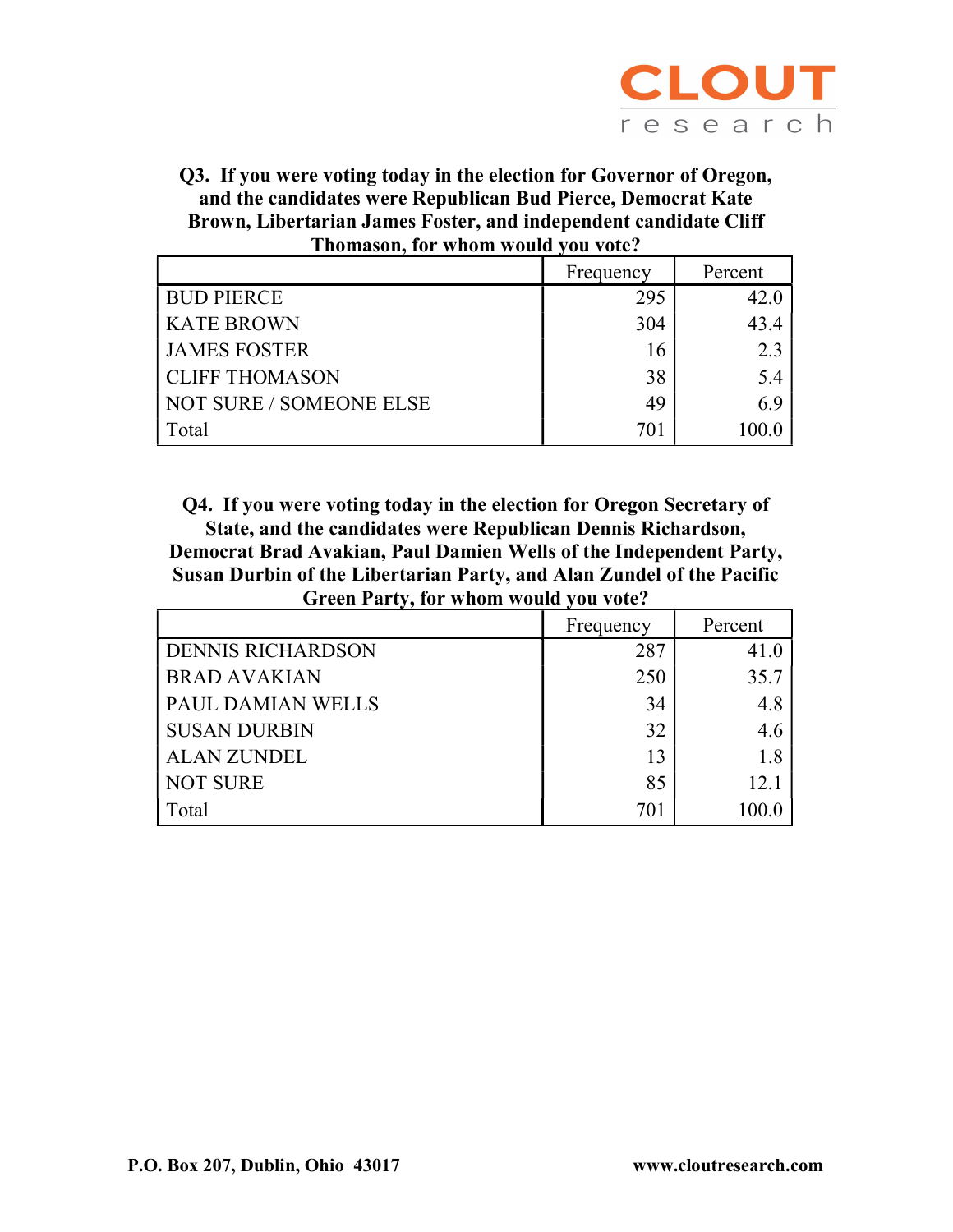

Q5. On the ballot in November will be an initiative that increases the corporate minimum tax in Oregon when sales exceed \$25 million. The initiative, known as IP28, is estimated to raise roughly \$5 billion in revenue each biennium and will fund education, healthcare and senior services. If you were voting today, would you vote in favor or against this measure, or are you unsure?

|                | Frequency | Percent |
|----------------|-----------|---------|
| FOR            | 273       | 39.0    |
| <b>AGAINST</b> | 238       | 34.0    |
| NOT SURE       | 190       | 27.1    |
| Total          | 701       | 100.0   |

PARTY

|                    | Frequency | Percent |
|--------------------|-----------|---------|
| <b>DEMOCRAT</b>    | 284       |         |
| <b>REPUBLICAN</b>  | 227       | 32.4    |
| <b>INDEPENDENT</b> | 190       | 27.1    |
| Total              | 701       |         |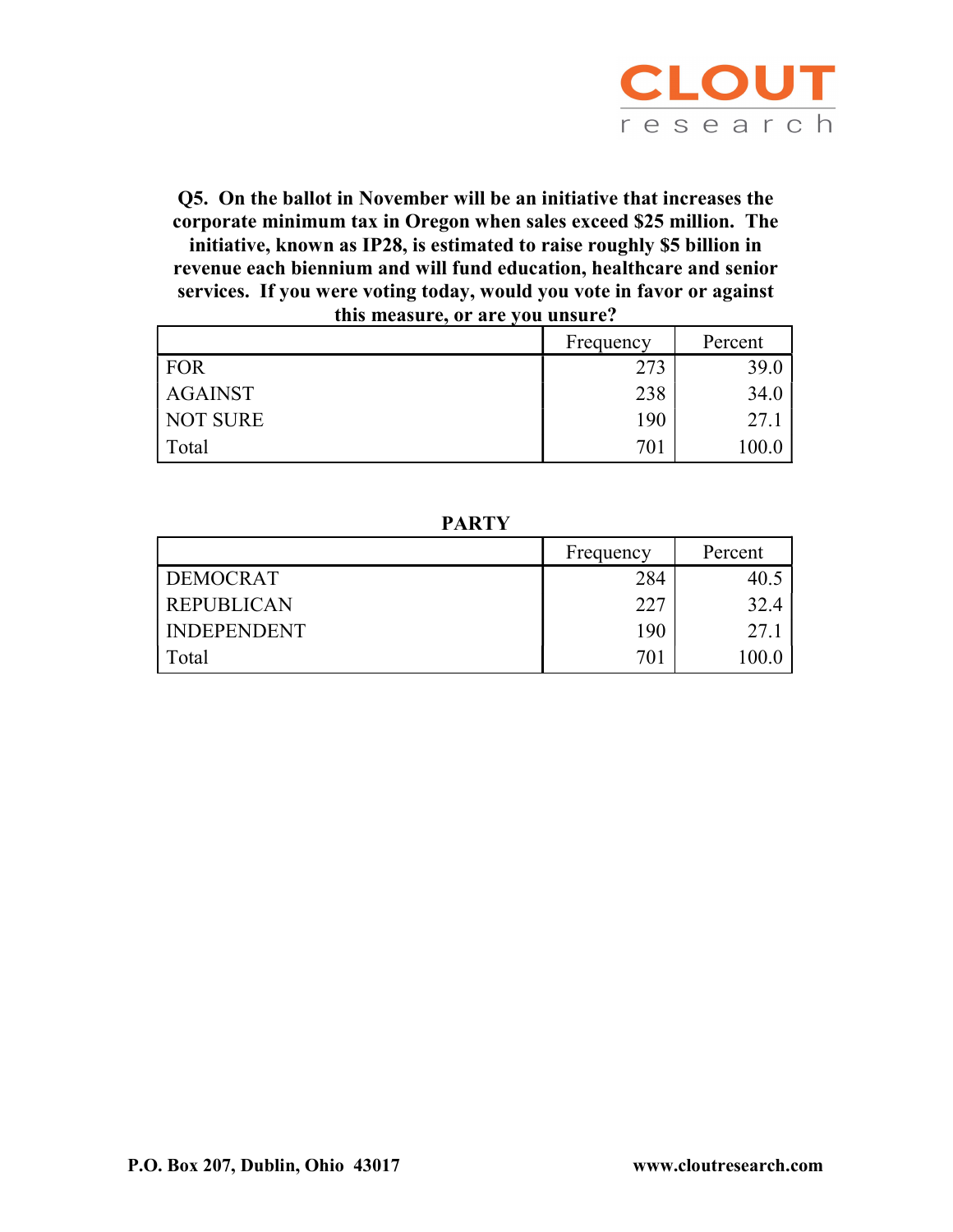

#### PHILOSOPHY

|                                        | Frequency | Percent |
|----------------------------------------|-----------|---------|
| <b>VERY LIBERAL / PROGRESSIVE</b>      | 131       | 18.7    |
| <b>LIBERAL</b>                         | 109       | 15.5    |
| <b>MODERATE</b>                        | 212       | 30.3    |
| <b>CONSERVATIVE</b>                    | 171       | 24.3    |
| <b>VERY CONSERVATIVE / LIBERTARIAN</b> | 70        | 11.2    |
| Total                                  | 701       |         |

#### GENDER

|               | Frequency | Percent |
|---------------|-----------|---------|
| <b>MALE</b>   | 329       | $+$ ,   |
| <b>FEMALE</b> | 272<br>Ć  | 53.0    |
| Total         | 70.       | 100.0   |

#### MARITAL STATUS

|                      | Frequency | Percent |
|----------------------|-----------|---------|
| <b>MARRIED</b>       | 438       | 62.5    |
| <b>SINGLE</b>        | 192       | 27.3    |
| DIVORCED / SEPARATED | 58        | 8.3     |
| <b>DECLINED</b>      | 13        | 1.8     |
| Total                | 701       | 100.0   |